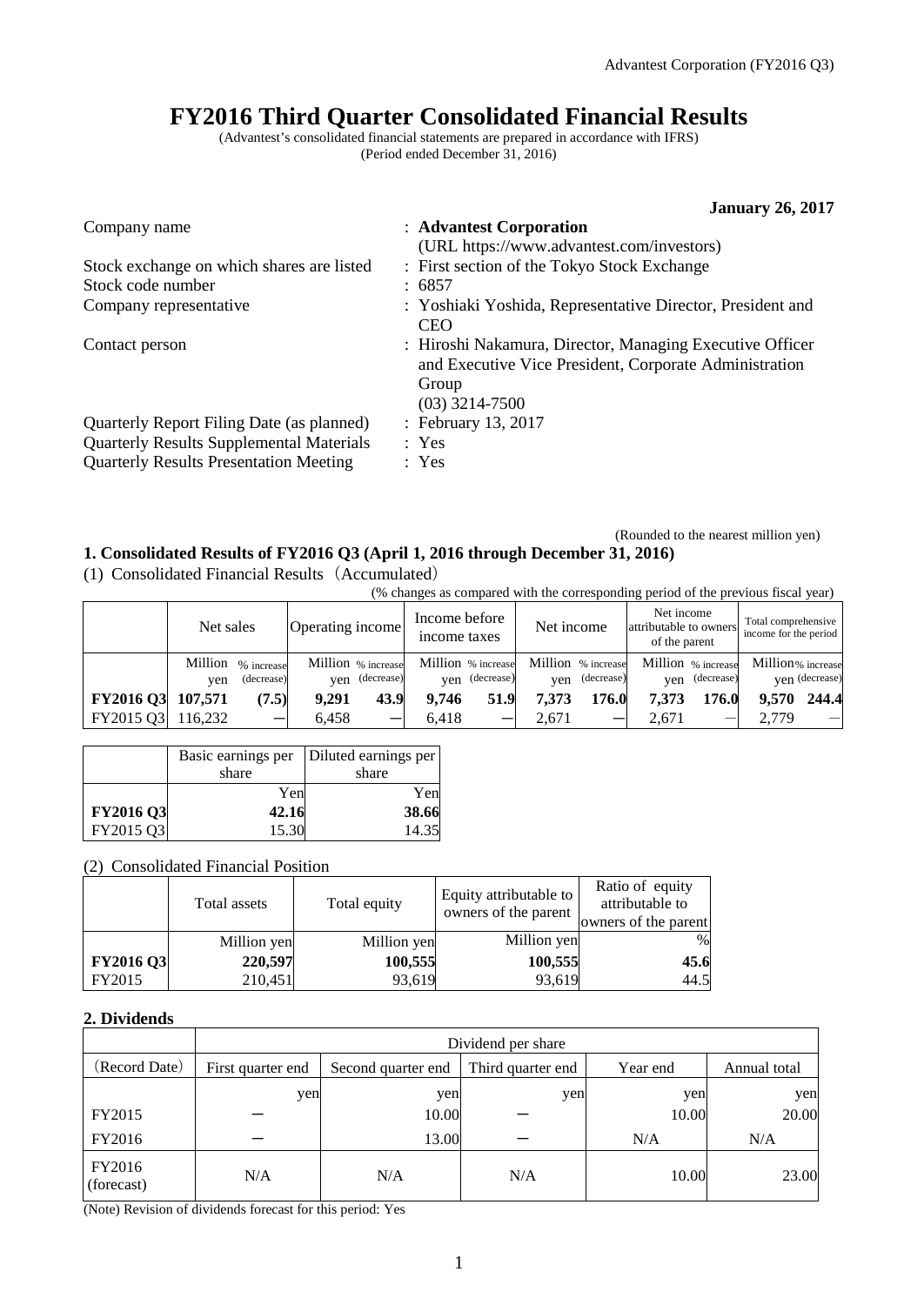#### **3. Projected Results for FY2016 (April 1, 2016 through March 31, 2017)**

|        | (% changes as compared with the corresponding period of the previous fiscal year) |                            |                                             |                |                                                          |       |                             |
|--------|-----------------------------------------------------------------------------------|----------------------------|---------------------------------------------|----------------|----------------------------------------------------------|-------|-----------------------------|
|        | Net sales                                                                         | Operating<br><i>n</i> come | Income before<br>Net income<br>income taxes |                | Net income<br>attributable to<br>Owners of the<br>parent |       | Basic earnings per<br>share |
|        | Million<br>$\%$<br>ven                                                            | Million<br>$\%$<br>ven     | Million<br>$\%$<br>yen                      | Million<br>yen | Million<br>$\%$<br>yen                                   | Yen   |                             |
| FY2016 | 158,000 (2.5)                                                                     | 16,000<br>27.0             | 16.500<br>40.2                              | 13.000<br>94.2 | 13,000<br>94.2                                           | 74.29 |                             |

(Note) Revision of projected results for this period: Yes

Please see "(3) Prospects for the Current Fiscal Year" on page 7 for details.

## **4. Others**

- (1) Material changes in subsidiaries during this period (changes in scope of consolidation resulting from changes in subsidiaries): No
- (2) Changes in accounting policies and accounting estimates
	- 1) Changes in accounting policies required by IFRS: None
	- 2) Changes arising from factors other than 1: None
	- 3) Changes in accounting estimates: None
- (3) Number of issued and outstanding share (ordinary share):
	- 1) Number of issued and outstanding share at the end of each fiscal period (including treasury share):
	- FY2016 Q3 199,566,770 shares; FY2015 199,566,770 shares.
	- 2) Number of treasury share at the end of each fiscal period:
	- FY2016 Q3 24,204,836 shares; FY2015 24,994,162 shares.
	- 3) Average number of outstanding share for each period (cumulative term): FY2016 Q3 174,864,691 shares; FY2015 Q3 174,568,038 shares.

#### **Status of Quarterly Review Procedures**

This quarterly financial results report is not subject to quarterly review procedures by independent auditors under Japan's Financial Instruments and Exchange Law. At the time of release of this report, such quarterly review procedures under the Financial Instruments and Exchange Law have not been completed.

#### **Explanation on the Appropriate Use of Future Earnings Projections and Other Special Instructions**

Advantest Corporation adopted International Financial Reporting Standards ("IFRS") for the consolidated financial statements starting with its annual securities report with respect to the fiscal year ended March 31, 2016. Accordingly, the consolidated financial statements for the corresponding period of the previous fiscal year in this document are also presented in accordance with IFRS.

This document contains "forward-looking statements" that are based on Advantest's current expectations, estimates and projections. These forward-looking statements are subject to known and unknown risks, uncertainties and other factors that may cause Advantest's actual results, levels of activities, performance or achievements to be materially different from those expressed or implied by such forward-looking statements. These factors include: (i) changes in demand for the products and services produced and offered by Advantest's customers, including semiconductors, communications services and electronic goods; (ii) circumstances relating to Advantest's investment in technology, including its ability to timely develop products that meet the changing needs of semiconductor manufacturers, communications network equipment and components makers and service providers; (iii) significant changes in the competitive environment in the major markets where Advantest purchases materials, components and supplies for the production of its products or where its products are produced, distributed or sold; and (iv) changes in economic conditions, currency exchange rates or political stability in the major markets where Advantest procures materials, components and supplies for the production of its principal products or where its products are produced, distributed or sold.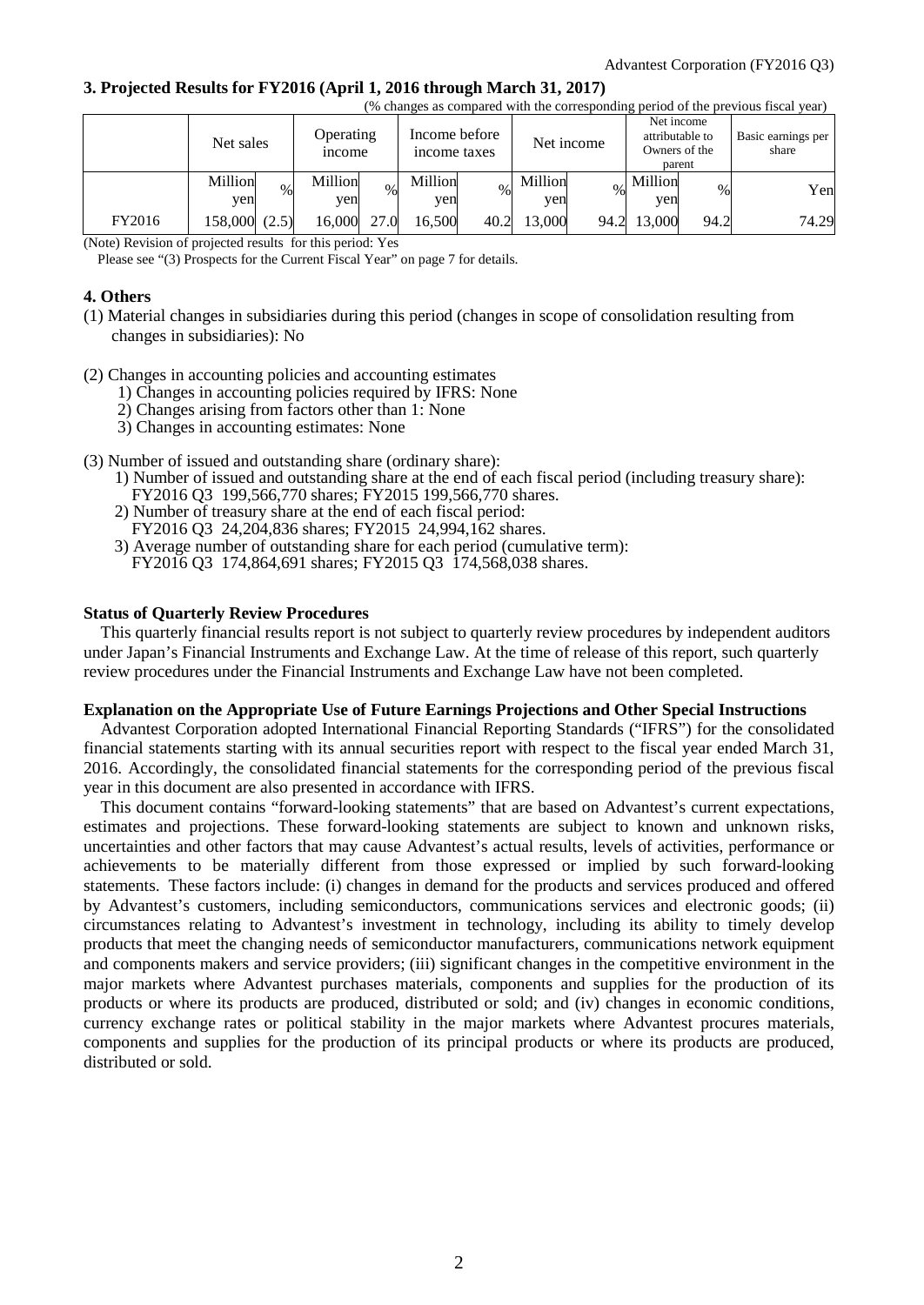## **Contents**

|                                                                                                                                                                         | P. 4<br>$P_4$<br>$P_{0}$ 6<br>P. 7 |
|-------------------------------------------------------------------------------------------------------------------------------------------------------------------------|------------------------------------|
| (1) Condensed Consolidated Statements of Financial Position ·····················<br>(2) Condensed Consolidated Statements of Profit or Loss and Condensed Consolidated | P. 8<br>$P \cdot 8$                |
|                                                                                                                                                                         | P.10                               |
| (3) Condensed Consolidated Statements of Changes in Equity                                                                                                              | P.13                               |
| (4) Condensed Consolidated Statements of Cash Flows                                                                                                                     | P.14                               |
|                                                                                                                                                                         | P.15                               |
|                                                                                                                                                                         | P 15                               |
|                                                                                                                                                                         | P.15                               |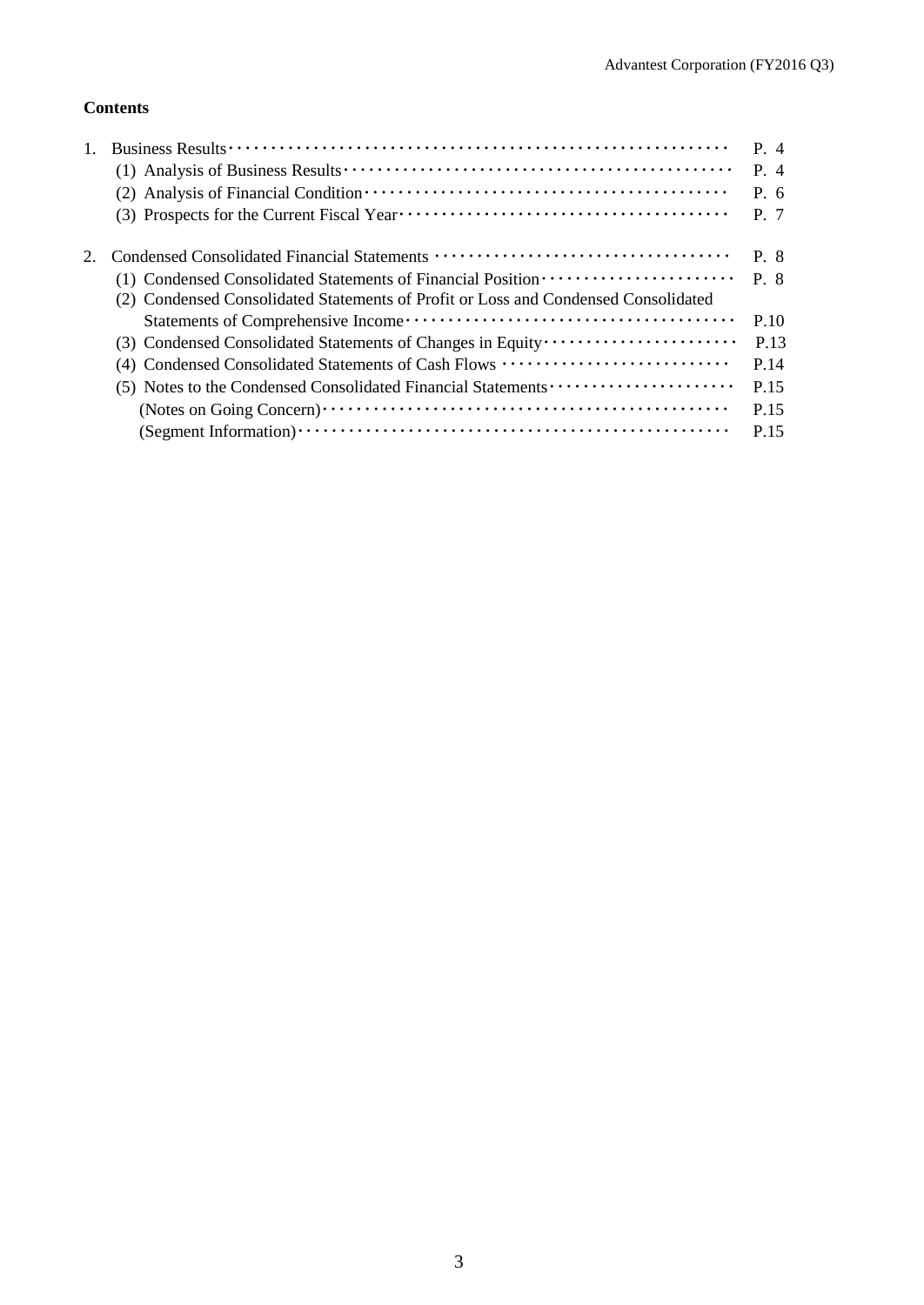## 1. Business Results

#### (1) Analysis of Business Results

Consolidated Financial Results of FY2016 Q3 (April 1, 2016 through December 31, 2016)

|                            |                                        |                                        | (in billion yen)                                                                                    |
|----------------------------|----------------------------------------|----------------------------------------|-----------------------------------------------------------------------------------------------------|
|                            | Nine months ended<br>December 31, 2015 | Nine months ended<br>December 31, 2016 | As compared to the<br>corresponding period of<br>the previous<br>fiscal year<br>increase (decrease) |
| Orders received            | 110.9                                  | 116.3                                  | 4.8%                                                                                                |
| Net sales                  | 116.2                                  | 107.6                                  | $(7.5\%)$                                                                                           |
| Operating income           | 6.5                                    | 9.3                                    | 43.9%                                                                                               |
| Income before income taxes | 6.4                                    | 9.7                                    | 51.9%                                                                                               |
| Net income                 | 2.7                                    | 7.4                                    | 176.0%                                                                                              |

During the nine-month period ended December 31, 2016, forward-looking visibility deteriorated in the first half of calendar year 2016 on concerns about Chinese economic deceleration and factors such as the UK's impending Brexit. However, the recovery in the US economy and improved economic conditions in China in the second half of calendar year 2016 contributed to a moderate economic recovery overall.

In semiconductor-related markets, the improving functionality and increasing sales volumes of smartphones, as well as progress in automotive electronics and growth in data center investment, have driven growth. As a result, non-memory semiconductor production lines were busy, and large players in the sector steadily invested in production capacity expansion and advanced manufacturing processes. In the memory sector, capital investment, especially for DRAM, was sluggish at the beginning of the period, but has accelerated in the latter half of 2016, reflecting growth in data center and smartphone demand.

Average currency exchange rates in the period were 1 USD to 106 JPY (122 JPY in the corresponding period of the previous year) and 1 EUR to 118 JPY (134 JPY in the corresponding period of the previous year).

Under these conditions, Advantest sought to maximize orders and boost sales with a focus on non-memory and memory test systems, which are currently enjoying strong demand. As a result, orders received were (Y)116.3 billion (4.8% increase in comparison to the corresponding period in the previous fiscal year), surpassing the corresponding period of the previous fiscal year, despite the reduction in yen-denominated income concomitant with yen appreciation in the period. Net sales were (Y) 107.6 billion (7.5% decrease in comparison to the corresponding period in the previous fiscal year). Profits were also negatively affected by yen appreciation, but our product mix contained a greater proportion of highly profitable products than the corresponding period of the previous fiscal year, resulting in operating income of (Y) 9.3 billion (43.9% increase in comparison to the corresponding period in the previous fiscal year), income before income taxes of  $(Y)$  9.7 billion (51.9% increase in comparison to the corresponding period in the previous fiscal year), and net income of (Y) 7.4 billion (176.0% increase in comparison to the corresponding period in the previous fiscal year). Our percentage of sales to customers outside Japan was 88.3% (92.7% in comparison to the corresponding period of the previous fiscal year).

Conditions of business segments are described below.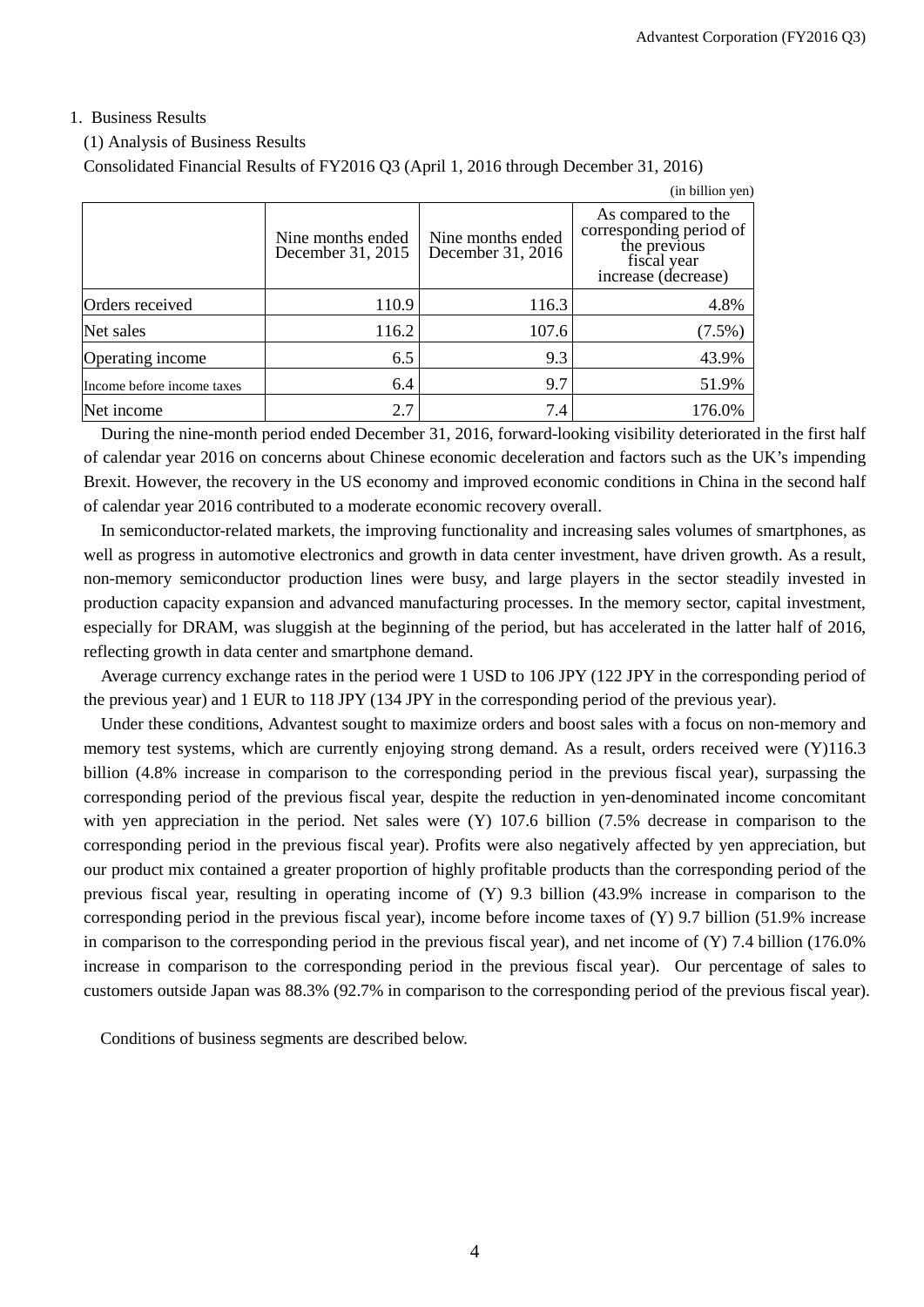|                 |                                        |                                        | (in billion yen)                                                                                    |
|-----------------|----------------------------------------|----------------------------------------|-----------------------------------------------------------------------------------------------------|
|                 | Nine months ended<br>December 31, 2015 | Nine months ended<br>December 31, 2016 | As compared to the<br>corresponding period of<br>the previous<br>fiscal year<br>increase (decrease) |
| Orders received | 65.3                                   | 76.5                                   | 17.0%                                                                                               |
| Net sales       | 69.1                                   | 70.1                                   | 1.5%                                                                                                |
| Segment income  | 2.6                                    | 12.2                                   | 375.7%                                                                                              |

<Semiconductor and Component Test System Segment>

The Semiconductor and Component Test System Segment saw increased demand for non-memory test systems as customers boosted their production of logic semiconductors for mid-range and low-end smartphones. As a result, sales grew, even amid the negative effects of yen appreciation. However, sales of memory systems failed to reach the level of the same period of the previous fiscal year, despite large-scale orders for flash memory test systems received in the third quarter, when the business environment improved, owing to customers' prolonged restrictions on DRAM investment.

As a result of the above, orders received were (Y) 76.5 billion (17.0% increase in comparison to the corresponding period in the previous fiscal year), net sales were (Y) 70.1 billion (1.5% increase in comparison to the corresponding period in the previous fiscal year), and segment income was (Y) 12.2 billion (375.7% increase in comparison to the corresponding period in the previous fiscal year).

< Mechatronics System Segment>

|                 |                                        |                                        | (in billion yen)                                                                                    |
|-----------------|----------------------------------------|----------------------------------------|-----------------------------------------------------------------------------------------------------|
|                 | Nine months ended<br>December 31, 2015 | Nine months ended<br>December 31, 2016 | As compared to the<br>corresponding period of<br>the previous<br>fiscal year<br>increase (decrease) |
| Orders received | 23.9                                   | 19.3                                   | $(19.3\%)$                                                                                          |
| Net sales       | 24.7                                   | 16.2                                   | $(34.5\%)$                                                                                          |
| Segment income  | 3.8                                    | 2.2)                                   |                                                                                                     |

The Mechatronics System Segment saw decreased sales of device interfaces, which strongly correlate with memory test system demand, as DRAM capital expenditures continued to stagnate. Nanotechnology sales also contracted, owing to the timing of major customers' miniaturization schedules.

As a result of the above, orders received were (Y) 19.3 billion (19.3% decrease in comparison to the corresponding period in the previous fiscal year), net sales were (Y) 16.2 billion (34.5% decrease in comparison to the corresponding period in the previous fiscal year), and segment loss was (Y) 2.2 billion ((Y) 6.0 billion decline in comparison to the corresponding period of the previous fiscal year).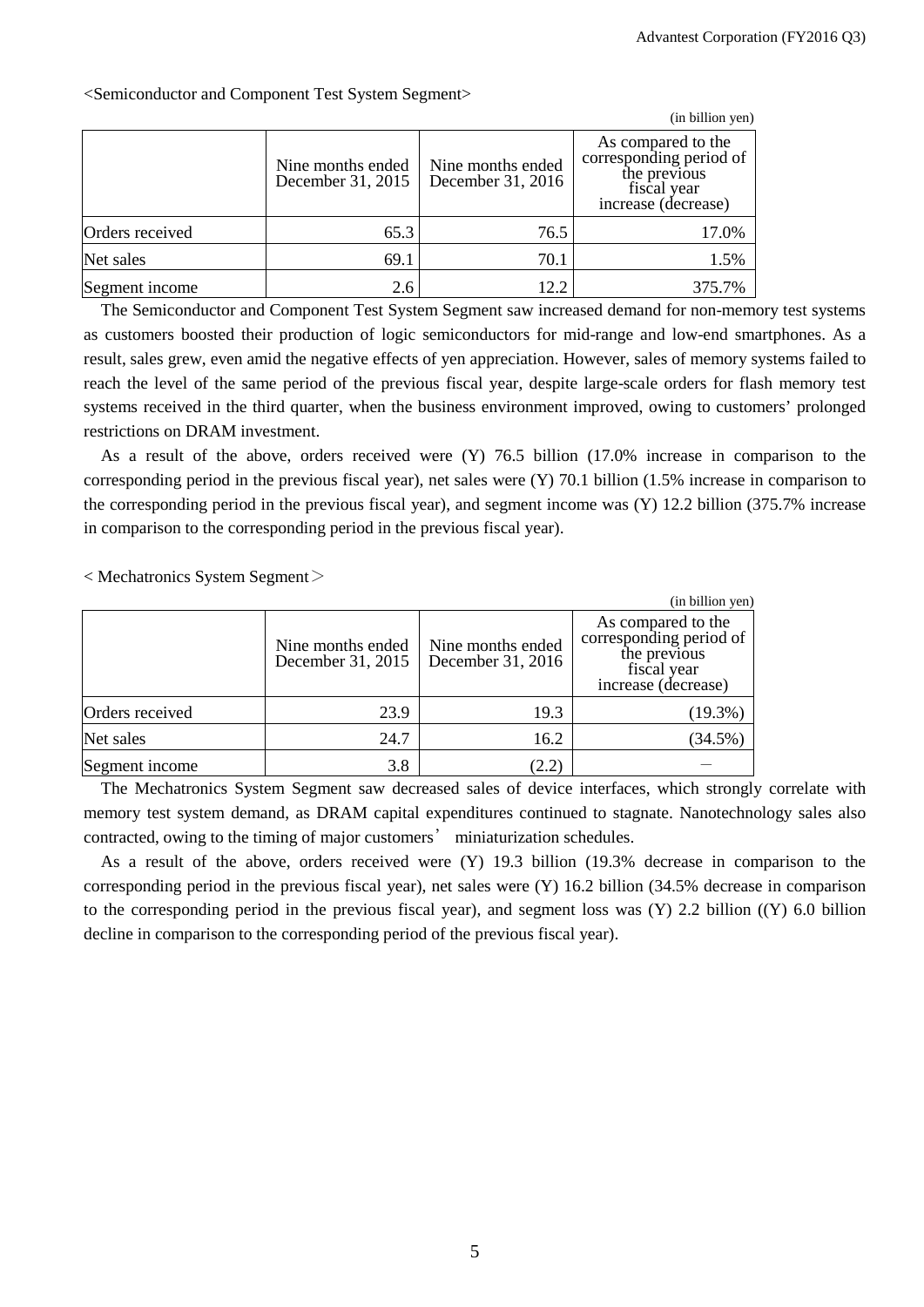|                 |                                        |                                        | (in billion yen)                                                                                    |
|-----------------|----------------------------------------|----------------------------------------|-----------------------------------------------------------------------------------------------------|
|                 | Nine months ended<br>December 31, 2015 | Nine months ended<br>December 31, 2016 | As compared to the<br>corresponding period of<br>the previous<br>fiscal year<br>increase (decrease) |
| Orders received | 21.7                                   | 20.5                                   | $(5.3\%)$                                                                                           |
| Net sales       | 22.4                                   | 21.3                                   | $(5.2\%)$                                                                                           |
| Segment income  | 4.0                                    | 3.7                                    | $(7.4\%$                                                                                            |

The Services Support and Others Segment was also impacted by yen appreciation. However, field services demand remained solid amidst high utilization rates across all customers' production lines.

As a result of the above, orders received were (Y) 20.5 billion (5.3 % decrease in comparison to the corresponding period in the previous fiscal year), net sales were (Y) 21.3 billion (5.2% decrease in comparison to the corresponding period in the previous fiscal year), and segment income was (Y) 3.7 billion (7.4% decrease in comparison to the corresponding period in the previous fiscal year).

### (2) Analysis of Financial Condition

Total assets at December 31, 2016 amounted to (Y) 220.6 billion, an increase of (Y) 10.1 billion compared to March 31, 2016, primarily due to an increase of  $(Y)$  7.2 billion in cash and cash equivalents and  $(Y)$  6.9 billion in inventories, respectively, offset by a decrease of (Y) 4.5 billion in trade and other receivables. The amount of total liabilities was (Y) 120.0 billion, an increase of (Y) 3.2 billion compared to March 31, 2016, primarily due to an increase of (Y) 1.2 billion in deposits received in other financial liabilities and (Y) 1.1 billion in retirement benefit liabilities. Total Equity was (Y) 100.6 billion. Ratio of equity attributable to owners of the parent was 45.6%, an increase of 1.1 percentage points from March 31, 2016.

## (Cash Flow Condition)

Cash and cash equivalents held at December 31, 2016 were (Y) 92.7 billion, an increase of (Y) 7.2 billion from March 31, 2016. Significant cash flows during the nine-month period of this fiscal year and their causes are described below.

Net cash provided by operating activities was  $(Y)$  12.0 billion (net cash outflow of  $(Y)$ ) 2.1 billion in the corresponding period of the previous fiscal year). This amount was primarily attributable to a decrease of (Y) 4.6 billion in trade and other receivables, an increase of (Y) 6.8 billion in inventories and adjustments of non cash items such as depreciation and amortization in addition to the income before income taxes of (Y) 9.7 billion.

Net cash used in investing activities was (Y) 2.4 billion (net cash outflow of (Y) 1.9 billion in the corresponding period of the previous fiscal year). This amount was primarily attributable to payments for acquisition of property, plant and equipment in the amount of (Y) 2.9 billion.

Net cash used in financing activities was (Y) 3.0 billion (net cash outflow of (Y) 13.4 billion in the corresponding period of the previous fiscal year). This amount was primarily attributable to dividends paid of (Y) 3.9 billion.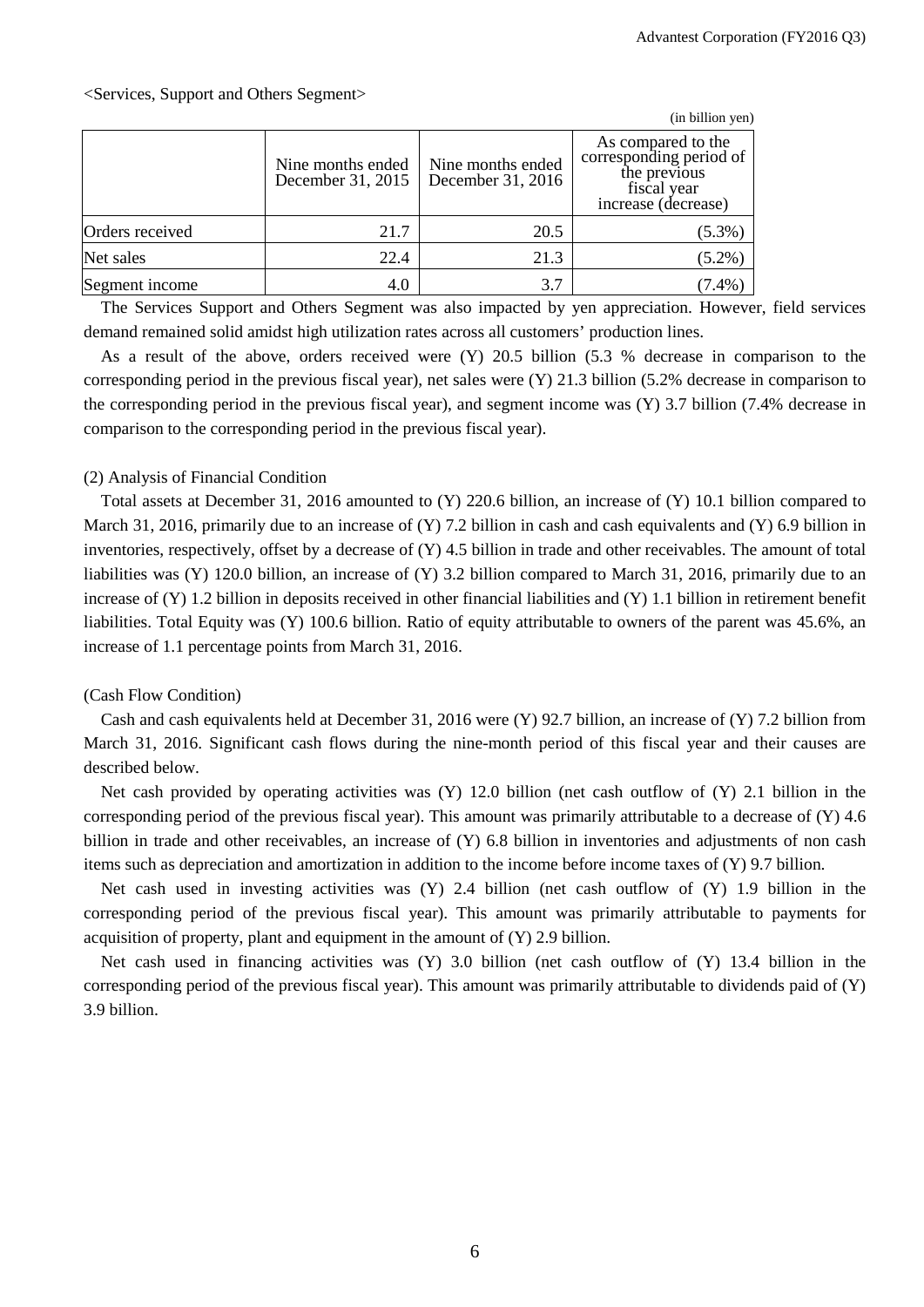(3) Prospects for the Current Fiscal Year

The expansion of high-speed wireless networks, the ongoing adoption of smartphones worldwide and the evolution of their performance, and the spread of Advanced Driver Assistance Systems, or ADAS, in the automotive industry, argue that a growing social emphasis on safety and comfort will drive continued growth in the semiconductor industry and related markets.

The outlook for the semiconductor test equipment market, which is Advantest's primary profit base, predicts solid overall demand, against a background of smartphone market growth and high-speed communications infrastructure buildout in China and other emerging economies, regardless of quarterly fluctuations in demand for non-memory test systems. Moreover, the increasing adoption of higher-speed, higher-capacity DRAM and NAND flash memory devices supports expectations that demand for our memory test systems and SSD test systems will grow.

Based on this outlook, Advantest will endeavor to expand our share of the semiconductor test equipment market, to reinforce our semiconductor test equipment peripherals business and new businesses, and to cut costs, with the goal of boosting profits.

As a result, Advantest's consolidated results forecast for FY2016, based on results from our cumulative third fiscal quarter, near-term outlook for each business segment, and recent foreign exchange rates, has been revised upwards from our forecast published in October 2016. Our new forecast calls for sales of (Y) 158.0 billion (formerly  $(Y)$  156.0 billion), operating income of  $(Y)$  16.0 billion (formerly  $(Y)$  14.5 billion), income before income taxes of  $(Y)$  16.5 billion (formerly  $(Y)$  15.3 billion), and net income of  $(Y)$  13.0 billion (formerly  $(Y)$ ) 12.0 billion). These forecasts are based on foreign exchange rates of 1 USD to 110 JPY and 1 Euro to 120 JPY in the fourth quarter.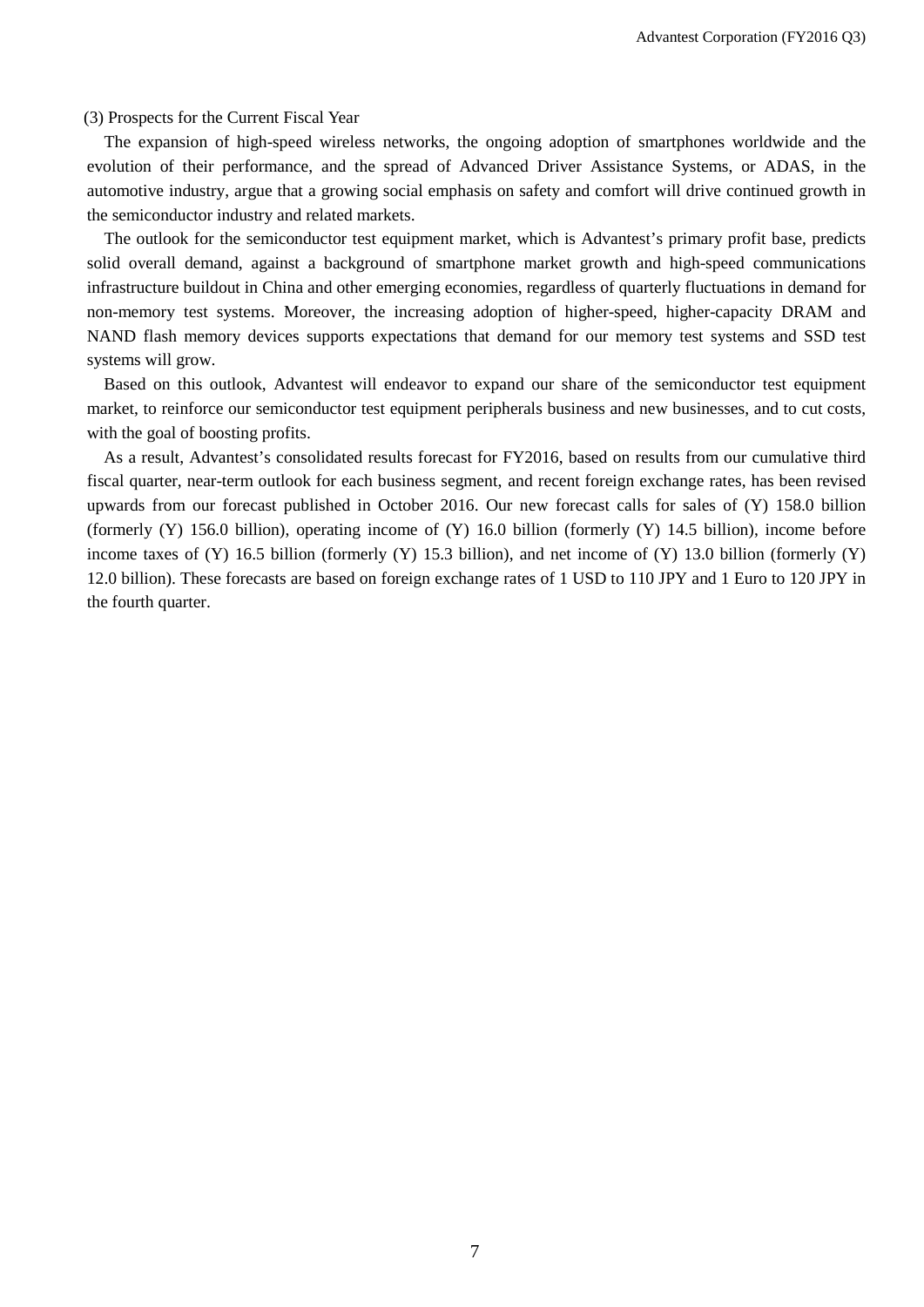## 2. Condensed Consolidated Financial Statements

(1) Condensed Consolidated Statements of Financial Position

|                                    |                | Millions of Yen   |
|------------------------------------|----------------|-------------------|
|                                    | As of          | As of             |
|                                    | March 31, 2016 | December 31, 2016 |
| Assets                             |                |                   |
| Current assets                     |                |                   |
| Cash and cash equivalents          | 85,430         | 92,666            |
| Trade and other receivables        | 28,005         | 23,490            |
| Inventories                        | 33,912         | 40,782            |
| Other current assets               | 3,049          | 3,828             |
| Total current assets               | 150,396        | 160,766           |
| Non-current assets                 |                |                   |
| Property, plant and equipment, net | 31,451         | 31,313            |
| Goodwill and intangible assets     | 16,726         | 17,117            |
| Other financial assets             | 3,542          | 3,089             |
| Deferred tax assets                | 8,038          | 8,084             |
| Other non-current assets           | 298            | 228               |
| Total non-current assets           | 60,055         | 59,831            |
| Total assets                       | 210,451        | 220,597           |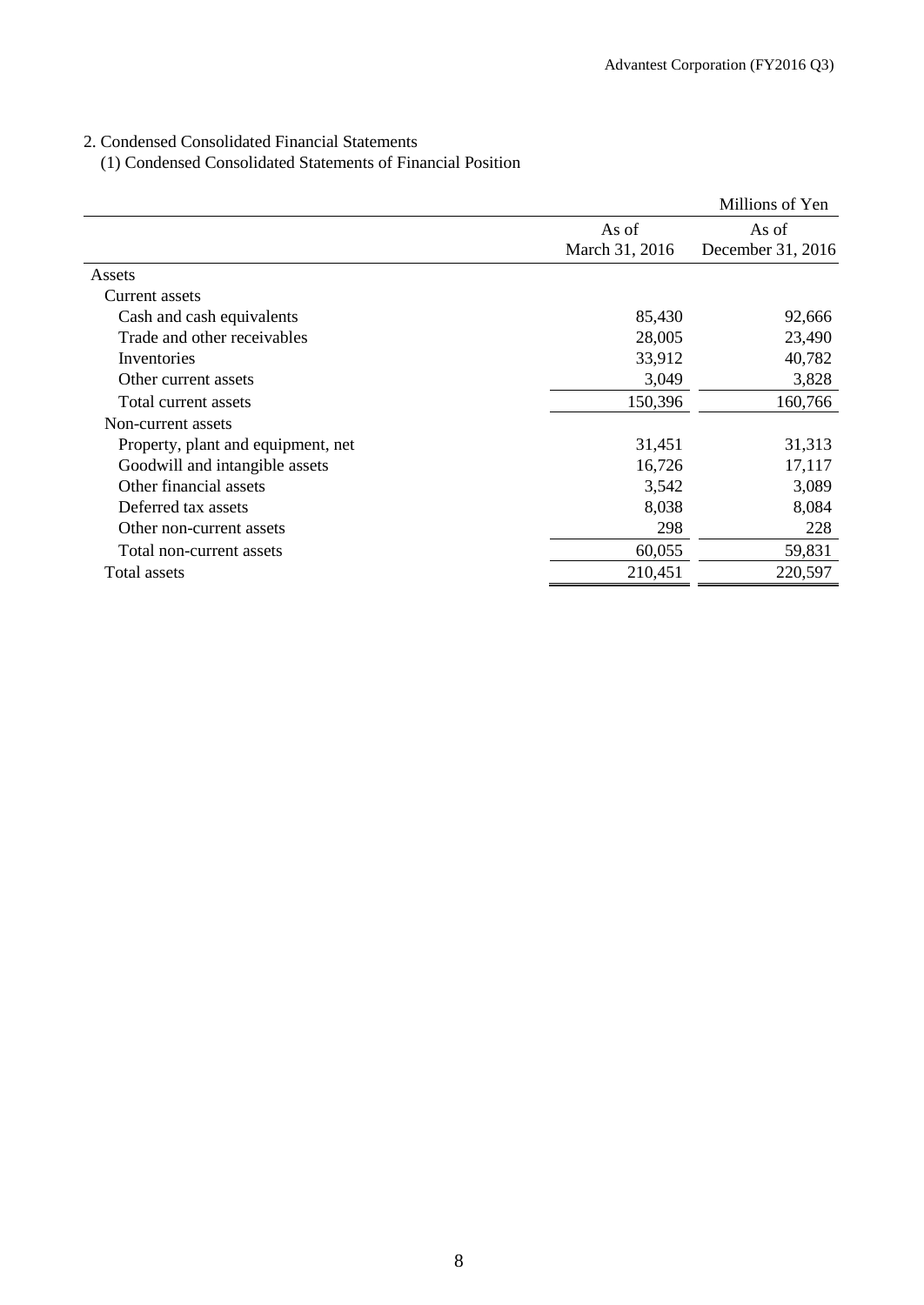|                                |                         | Millions of Yen            |
|--------------------------------|-------------------------|----------------------------|
|                                | As of<br>March 31, 2016 | As of<br>December 31, 2016 |
| Liabilities and Equity         |                         |                            |
| Liabilities                    |                         |                            |
| <b>Current liabilities</b>     |                         |                            |
| Trade and other payables       | 22,101                  | 21,250                     |
| <b>Bonds</b>                   |                         | 15,000                     |
| Income tax payables            | 1,548                   | 2,409                      |
| Provisions                     | 1,709                   | 1,607                      |
| Other financial liabilities    | 487                     | 1,753                      |
| Other current liabilities      | 3,589                   | 4,326                      |
| Total current liabilities      | 29,434                  | 46,345                     |
| Non-current liabilities        |                         |                            |
| <b>Bonds</b>                   | 44,618                  | 29,713                     |
| Other financial liabilities    | 65                      | 39                         |
| Retirement benefit liabilities | 41,076                  | 42,203                     |
| Deferred tax liabilities       | 358                     | 366                        |
| Other non-current liabilities  | 1,281                   | 1,376                      |
| Total non-current liabilities  | 87,398                  | 73,697                     |
| <b>Total liabilities</b>       | 116,832                 | 120,042                    |
| Equity                         |                         |                            |
| Share capital                  | 32,363                  | 32,363                     |
| Share premium                  | 44,478                  | 44,640                     |
| Treasury shares                | (94, 585)               | (91, 597)                  |
| Retained earnings              | 105,190                 | 106,779                    |
| Other components of equity     | 6,173                   | 8,370                      |
| Total equity attributable to   | 93,619                  |                            |
| owners of the parent           |                         | 100,555                    |
| Total equity                   | 93,619                  | 100,555                    |
| Total liabilities and equity   | 210,451                 | 220,597                    |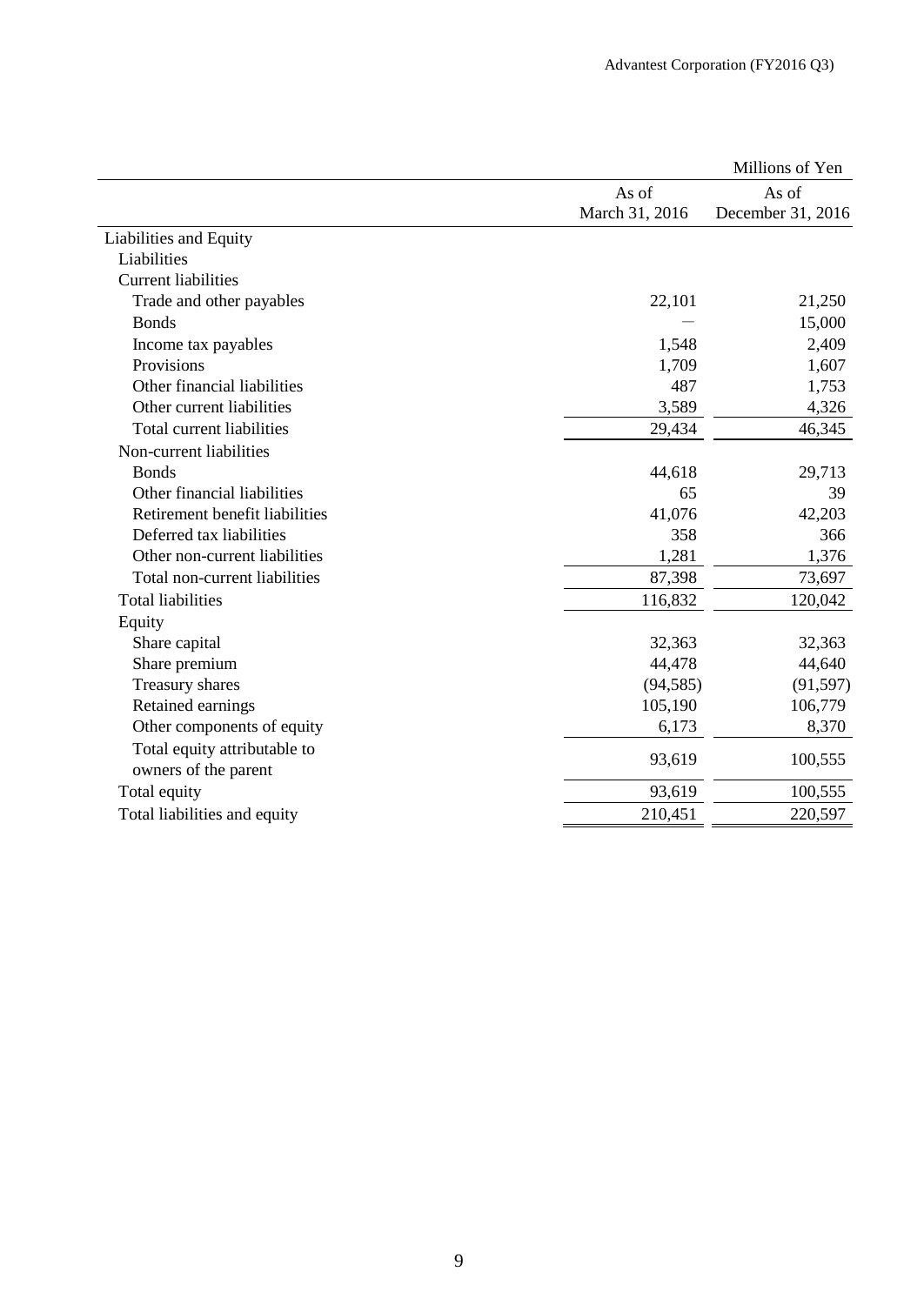## (2) Condensed Consolidated Statements of Profit or Loss and Condensed Consolidated Statements of Comprehensive Income

Condensed Consolidated Statements of Profit or Loss

|                                                 |                                        | Millions of Yen                        |
|-------------------------------------------------|----------------------------------------|----------------------------------------|
|                                                 | Nine months ended<br>December 31, 2015 | Nine months ended<br>December 31, 2016 |
| Net sales                                       | 116,232                                | 107,571                                |
| Cost of sales                                   | (51, 946)                              | (43, 167)                              |
| Gross profit                                    | 64,286                                 | 64,404                                 |
| Selling, general and<br>administrative expenses | (58,064)                               | (55,275)                               |
| Other income                                    | 526                                    | 306                                    |
| Other expenses                                  | (290)                                  | (144)                                  |
| Operating income                                | 6,458                                  | 9,291                                  |
| Financial income                                | 267                                    | 621                                    |
| Financial expenses                              | (307)                                  | (166)                                  |
| Income before income taxes                      | 6,418                                  | 9,746                                  |
| Income taxes                                    | (3,747)                                | (2,373)                                |
| Net income                                      | 2,671                                  | 7,373                                  |
| Net income attributable to:                     |                                        |                                        |
| Owners of the parent                            | 2,671                                  | 7,373                                  |
| Earnings per share:                             |                                        | Yen                                    |
| <b>Basic</b>                                    | 15.30                                  | 42.16                                  |
| Diluted                                         | 14.35                                  | 38.66                                  |
|                                                 |                                        |                                        |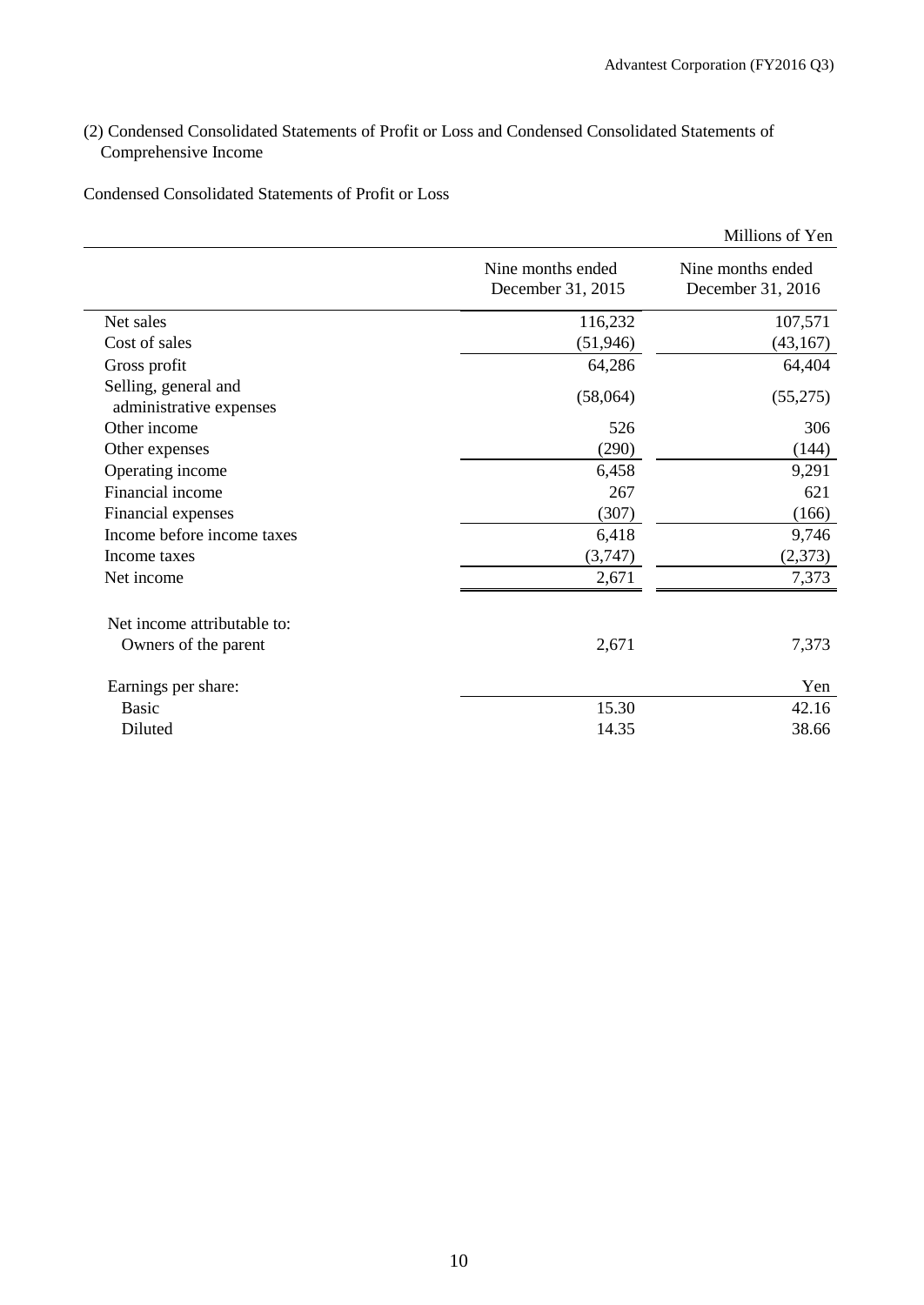|                                                 |                                         | Millions of Yen                         |
|-------------------------------------------------|-----------------------------------------|-----------------------------------------|
|                                                 | Three months ended<br>December 31, 2015 | Three months ended<br>December 31, 2016 |
| Net sales                                       | 29,885                                  | 31,376                                  |
| Cost of sales                                   | (11,907)                                | (13,317)                                |
| Gross profit                                    | 17,978                                  | 18,059                                  |
| Selling, general and<br>administrative expenses | (18, 348)                               | (17, 147)                               |
| Other income                                    | 252                                     | 75                                      |
| Other expenses                                  | (101)                                   | (14)                                    |
| Operating income (loss)                         | (219)                                   | 973                                     |
| Financial income                                | 611                                     | 79                                      |
| Financial expenses                              | (52)                                    | (421)                                   |
| Income before income taxes                      | 340                                     | 631                                     |
| Income taxes                                    | (646)                                   | (519)                                   |
| Net income (loss)                               | (306)                                   | 112                                     |
| Net income (loss) attributable to:              |                                         |                                         |
| Owners of the parent                            | (306)                                   | 112                                     |
| Earnings per share (loss):                      |                                         | Yen                                     |
| Basic                                           | (1.75)                                  | 0.64                                    |
| Diluted                                         | (1.75)                                  | 0.64                                    |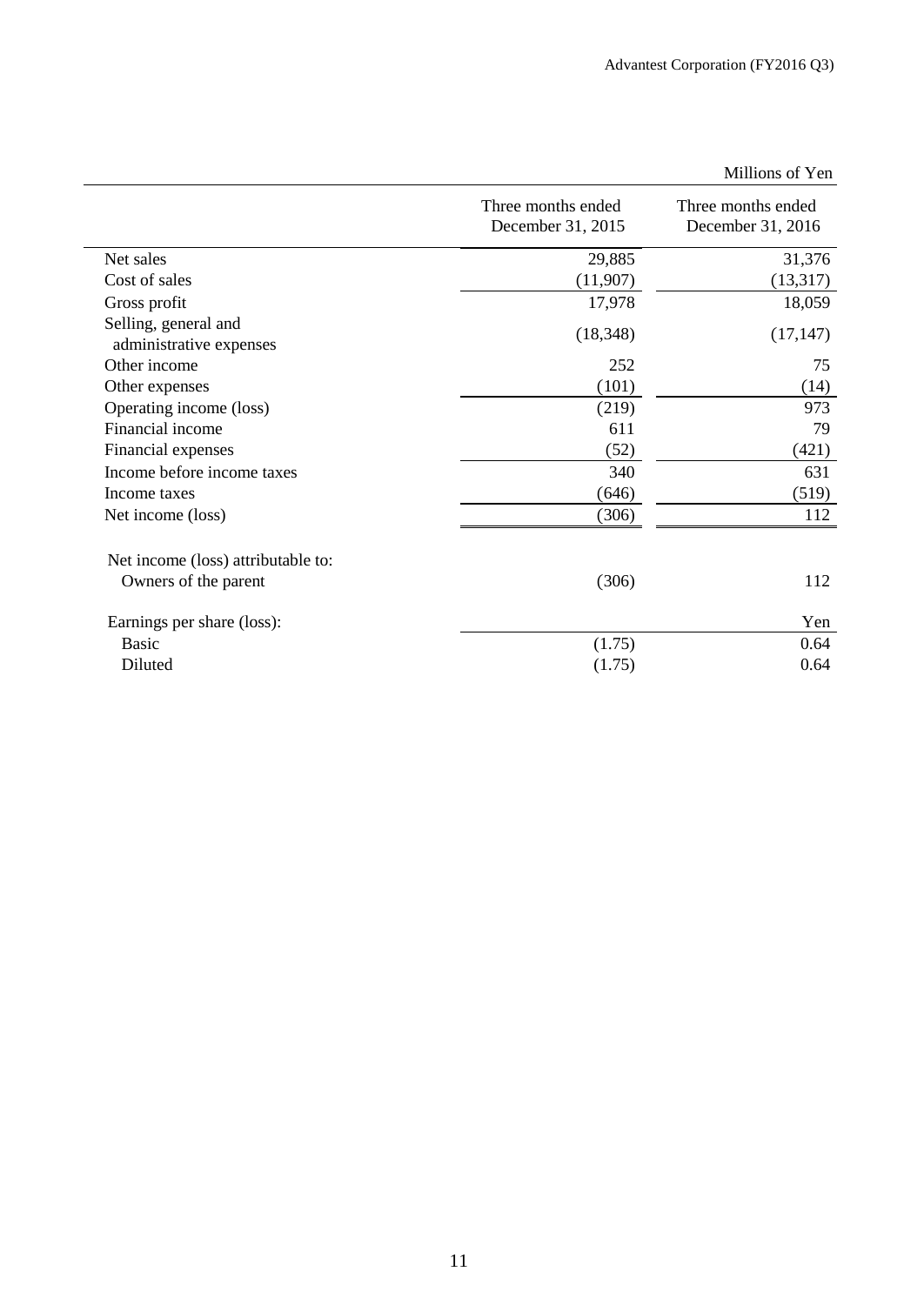# Condensed Consolidated Statements of Comprehensive Income

|                                                                  |                                        | Millions of Yen                        |
|------------------------------------------------------------------|----------------------------------------|----------------------------------------|
|                                                                  | Nine months ended<br>December 31, 2015 | Nine months ended<br>December 31, 2016 |
| Net income                                                       | 2,671                                  | 7,373                                  |
| Other comprehensive income                                       |                                        |                                        |
| Items that may be subsequently reclassified to profit or loss    |                                        |                                        |
| Exchange differences on translation of foreign operations        | (20)                                   | 2,113                                  |
| Net change in fair values of available-for-sale financial assets | 128                                    | 84                                     |
| Total other comprehensive income                                 | 108                                    | 2,197                                  |
| Total comprehensive income for the period                        | 2,779                                  | 9,570                                  |
| Comprehensive income attributable to:                            |                                        |                                        |
| Owners of the parent                                             | 2,779                                  | 9,570                                  |

|                                                                  |                    | Millions of Yen    |
|------------------------------------------------------------------|--------------------|--------------------|
|                                                                  | Three months ended | Three months ended |
|                                                                  | December 31, 2015  | December 31, 2016  |
| Net income (loss)                                                | (306)              | 112                |
| Other comprehensive income                                       |                    |                    |
| Items that may be subsequently reclassified to profit or loss    |                    |                    |
| Exchange differences on translation of foreign operations        | 398                | 12,126             |
| Net change in fair values of available-for-sale financial assets | 208                | 271                |
| Total other comprehensive income                                 | 606                | 12,397             |
| Total comprehensive income for the period                        | 300                | 12,509             |
| Comprehensive income attributable to:                            |                    |                    |
| Owners of the parent                                             | 300                | 12,509             |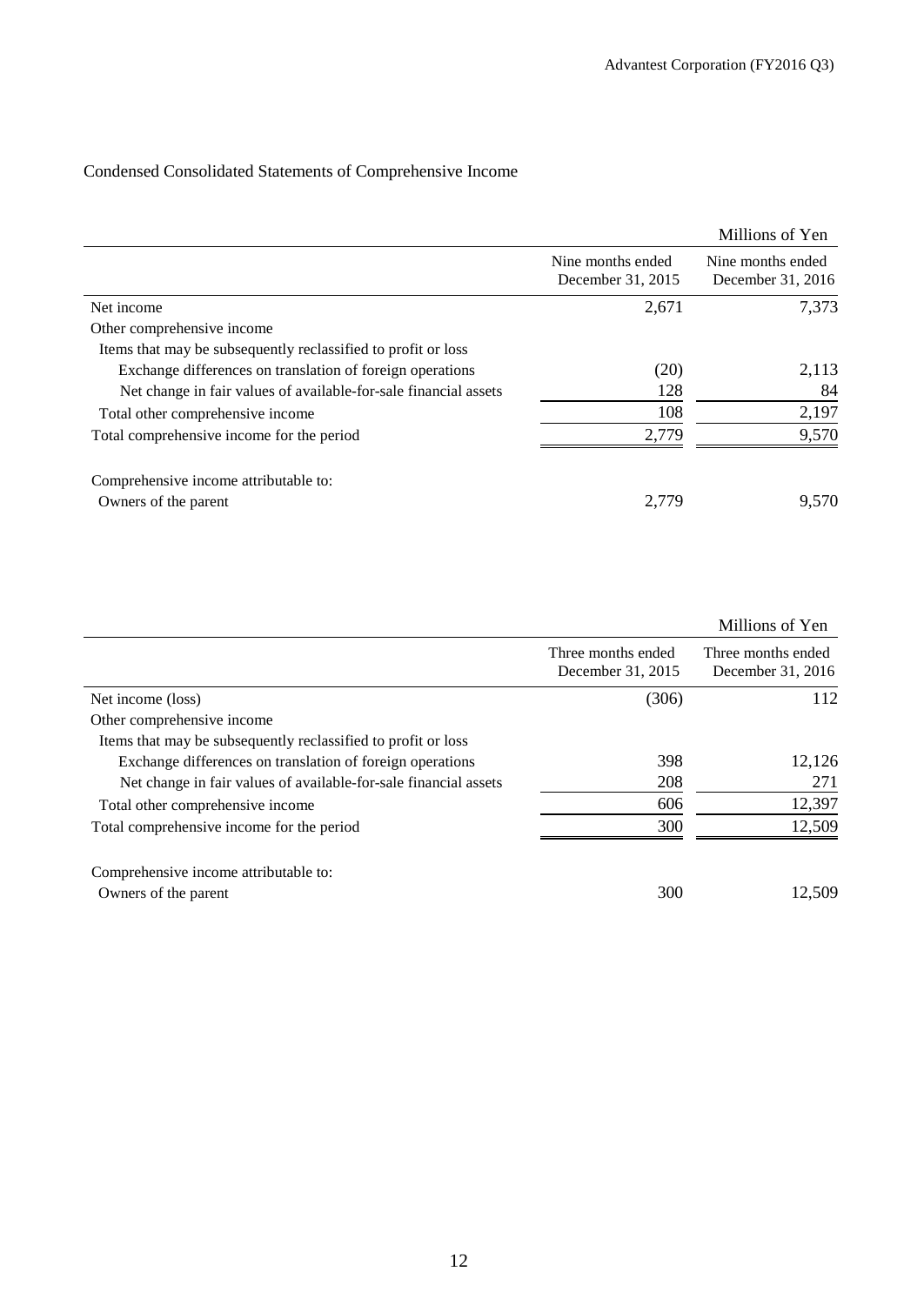# (3) Condensed Consolidated Statements of Changes in Equity

Nine months ended December 31, 2015

|                                                                         |                                             |                         |                    |                      |                                      | Millions of Yen      |                      |
|-------------------------------------------------------------------------|---------------------------------------------|-------------------------|--------------------|----------------------|--------------------------------------|----------------------|----------------------|
|                                                                         | Equity attributable to owners of the parent |                         |                    |                      |                                      |                      |                      |
|                                                                         | <b>Share</b><br>capital                     | <b>Share</b><br>premium | Treasury<br>shares | Retained<br>earnings | Other<br>compone<br>nts of<br>equity | Total                | Total<br>Equity      |
| Balance at April 1, 2015<br>Net income                                  | 32,363                                      | 44,487                  | (94, 686)          | 106,916<br>2,671     | 12,730                               | 101,810<br>2,671     | 101,810<br>2,671     |
| Other comprehensive<br>income                                           |                                             |                         |                    |                      | 108                                  | 108                  | 108                  |
| Total comprehensive income<br>for the period                            |                                             |                         |                    | 2,671                | 108                                  | 2,779                | 2,779                |
| Purchase of treasury shares<br>Disposal of treasury shares<br>Dividends |                                             | (9)                     | (1)<br>102         | (60)<br>(3,491)      |                                      | (1)<br>33<br>(3,491) | (1)<br>33<br>(3,491) |
| Total transactions with the<br>owners                                   |                                             | (9)                     | 101                | (3,551)              |                                      | (3,459)              | (3,459)              |
| Balance at December 31, 2015                                            | 32,363                                      | 44,478                  | (94, 585)          | 106,036              | 12,838                               | 101,130              | 101,130              |

Nine months ended December 31, 2016

|                                              |                                             |                  |                    |                      |                                      |                | Millions of Yen |
|----------------------------------------------|---------------------------------------------|------------------|--------------------|----------------------|--------------------------------------|----------------|-----------------|
|                                              | Equity attributable to owners of the parent |                  |                    |                      |                                      |                |                 |
|                                              | Share<br>capital                            | Share<br>premium | Treasury<br>shares | Retained<br>earnings | Other<br>compone<br>nts of<br>equity | Total          | Total<br>Equity |
| Balance at April 1, 2016                     | 32,363                                      | 44,478           | (94, 585)          | 105,190              | 6,173                                | 93,619         | 93,619          |
| Net income<br>Other comprehensive<br>income  |                                             |                  |                    | 7,373                | 2,197                                | 7,373<br>2,197 | 7,373<br>2,197  |
| Total comprehensive income<br>for the period |                                             |                  |                    | 7,373                | 2,197                                | 9,570          | 9,570           |
| Purchase of treasury shares                  |                                             |                  | (1)                |                      |                                      | (1)            | (1)             |
| Disposal of treasury shares<br>Dividends     |                                             | (275)            | 2,989              | (1,762)<br>(4,022)   |                                      | 952<br>(4,022) | 952<br>(4,022)  |
| Share-based payments                         |                                             | 437              |                    |                      |                                      | 437            | 437             |
| Total transactions with the<br>owners        |                                             | 162              | 2,988              | (5,784)              |                                      | (2,634)        | (2,634)         |
| Balance at December 31, 2016                 | 32,363                                      | 44,640           | (91, 597)          | 106,779              | 8,370                                | 100,555        | 100,555         |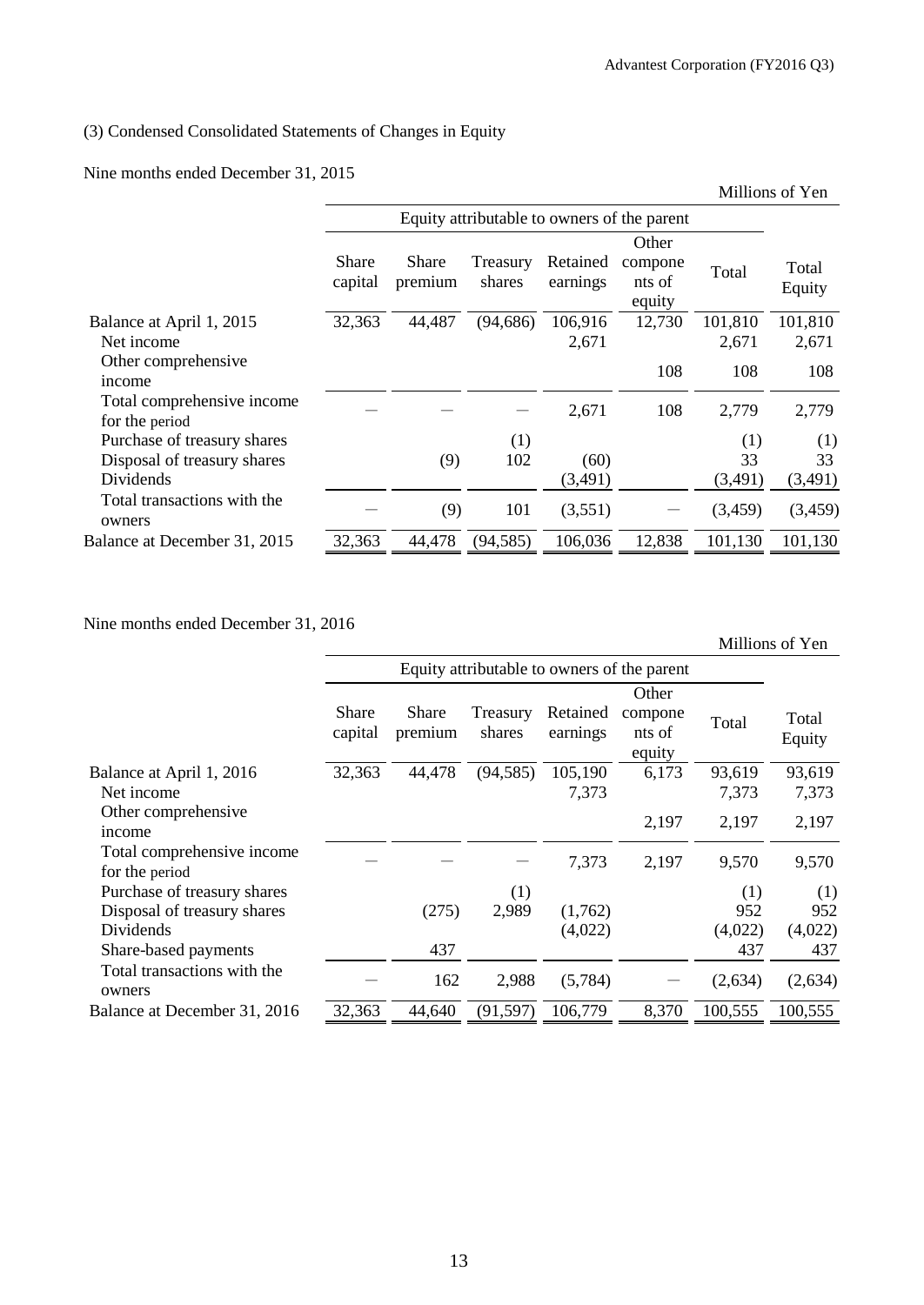(4)Condensed Consolidated Statements of Cash Flows

|                                                                  |                   | Millions of Yen   |
|------------------------------------------------------------------|-------------------|-------------------|
|                                                                  | Nine months ended | Nine months ended |
|                                                                  | December 31, 2015 | December 31, 2016 |
|                                                                  |                   |                   |
| Cash flows from operating activities:                            |                   |                   |
| Income before income taxes                                       | 6,418             | 9,746             |
| Adjustments to reconcile income before income taxes              |                   |                   |
| to net cash provided by (used in) operating activities:          |                   |                   |
| Depreciation and amortization                                    | 3,731             | 3,507             |
| Gain on sales of available-for-sale financial assets             | (22)              | (226)             |
| Changes in assets and liabilities:                               |                   |                   |
| Trade and other receivables                                      | 3,709             | 4,638             |
| Inventories                                                      | 277               | (6,816)           |
| Trade and other payables                                         | (13,050)          | (956)             |
| Warranty provisions                                              | 188               | (102)             |
| Retirement benefit liabilities                                   | 1,375             | 1,550             |
| Other                                                            | (835)             | 3,382             |
| Subtotal                                                         | 1,791             | 14,723            |
| Interest and dividends received                                  | 243               | 243               |
| Interest paid                                                    | (116)             | (95)              |
| Income taxes paid                                                | (4,054)           | (2, 841)          |
| Net cash provided by (used in) operating activities              | (2,136)           | 12,030            |
| Cash flows from investing activities:                            |                   |                   |
| Proceeds from sale of available-for-sale financial assets        | 54                | 626               |
| Purchases of property, plant and equipment                       | (2,151)           | (2,927)           |
| Purchases of intangible assets                                   | (292)             | (266)             |
| Other                                                            | 458               | 130               |
| Net cash provided by (used in) investing activities              | (1,931)           | (2, 437)          |
| Cash flows from financing activities:                            |                   |                   |
| Proceeds from disposal of treasury shares                        | 33                | 946               |
| Redemption of bonds                                              | (10,000)          |                   |
| Dividends paid                                                   | (3,339)           | (3,863)           |
| Other                                                            | (55)              | (43)              |
|                                                                  |                   |                   |
| Net cash provided by (used in) financing activities              | (13, 361)         | (2,960)           |
| Net effect of exchange rate changes on cash and cash equivalents | 783               | 603               |
| Net change in cash and cash equivalents                          | (16, 645)         | 7,236             |
| Cash and cash equivalents at beginning of period                 | 97,574            | 85,430            |
| Cash and cash equivalents at end of period                       | 80,929            | 92,666            |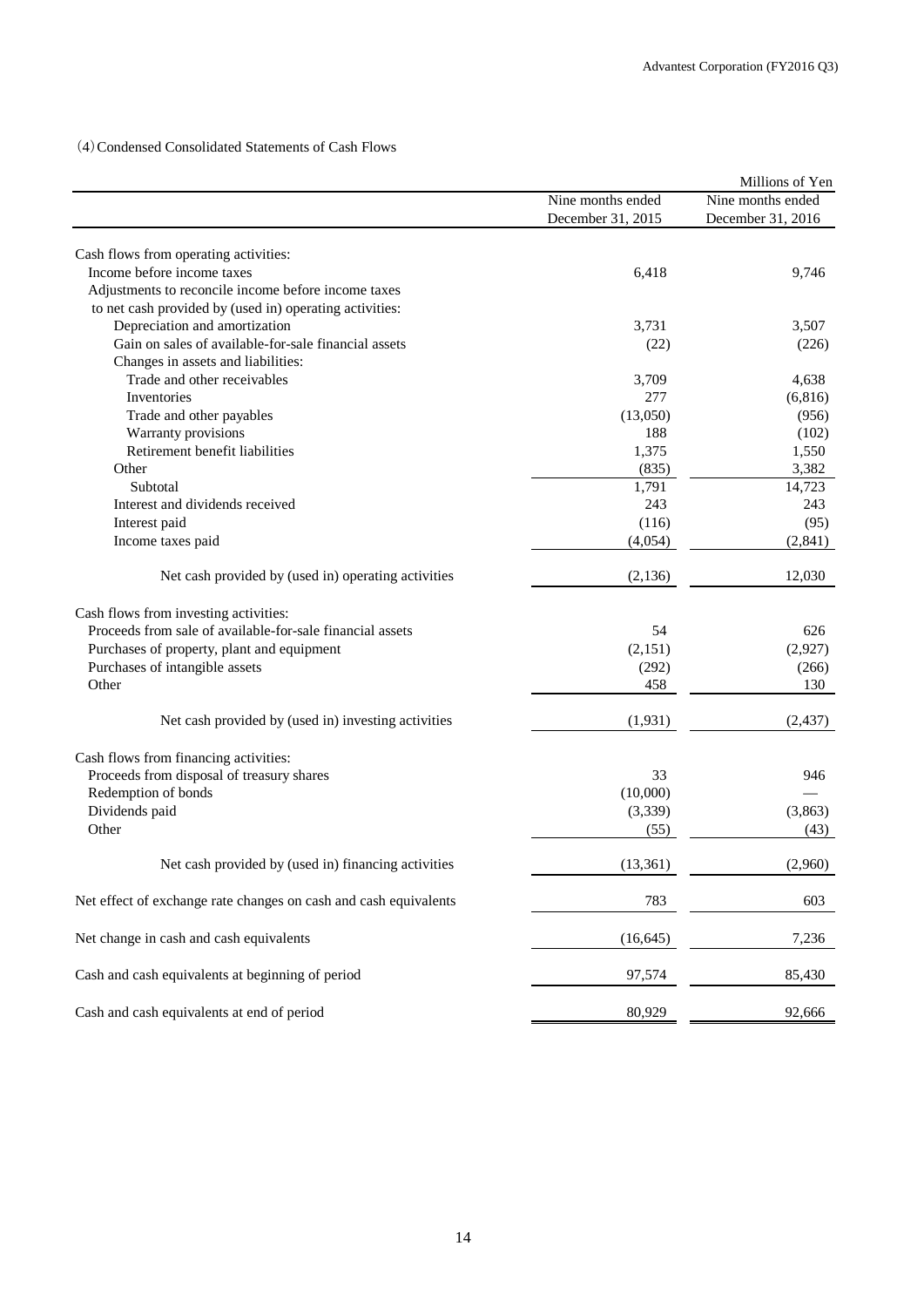## (5) Notes to the Condensed Consolidated Financial Statements

## (Notes on Going Concern): None

## (Segment Information)

## Nine months ended December 31, 2015

| This momms churu December 91, 2019                                                             |                                                                         |                                           |                                    |                              | <b>MININUMO OL T CH</b> |
|------------------------------------------------------------------------------------------------|-------------------------------------------------------------------------|-------------------------------------------|------------------------------------|------------------------------|-------------------------|
|                                                                                                | Semiconductor<br>and Component<br><b>Test System</b><br><b>Business</b> | Mechatronics<br>System<br><b>Business</b> | Services.<br>Support and<br>Others | Elimination<br>and Corporate | Consolidated            |
| Net sales                                                                                      |                                                                         |                                           |                                    |                              |                         |
| Net sales to unaffiliated customers                                                            | 69,054                                                                  | 24,734                                    | 22,444                             |                              | 116,232                 |
| Inter-segment sales                                                                            | 40                                                                      |                                           |                                    | (40)                         |                         |
| Total                                                                                          | 69,094                                                                  | 24,734                                    | 22,444                             | (40)                         | 116,232                 |
| Segment income (loss)<br>(operating income (loss) before share<br>option compensation expense) | 2,575                                                                   | 3,763                                     | 4,042                              | (3,922)                      | 6,458                   |
| Adjustment:<br>Share option compensation expense                                               |                                                                         |                                           |                                    |                              |                         |
| Operating income                                                                               |                                                                         |                                           |                                    |                              | 6,458                   |
| Financial income                                                                               |                                                                         |                                           |                                    |                              | 267                     |
| Financial expenses                                                                             |                                                                         |                                           |                                    |                              | (307)                   |
| Income before income taxes                                                                     |                                                                         |                                           |                                    |                              | 6,418                   |

## Nine months ended December 31, 2016 Millions of Yen

|                                                                                                | Semiconductor<br>and Component<br><b>Test System</b><br><b>Business</b> | Mechatronics<br>System<br><b>Business</b> | Services.<br>Support and<br><b>Others</b> | Elimination<br>and Corporate | Consolidated |
|------------------------------------------------------------------------------------------------|-------------------------------------------------------------------------|-------------------------------------------|-------------------------------------------|------------------------------|--------------|
| Net sales                                                                                      |                                                                         |                                           |                                           |                              |              |
| Net sales to unaffiliated customers                                                            | 70,122                                                                  | 16,171                                    | 21,278                                    |                              | 107,571      |
| Inter-segment sales                                                                            | 4                                                                       | 34                                        |                                           | (38)                         |              |
| Total                                                                                          | 70,126                                                                  | 16,205                                    | 21,278                                    | (38)                         | 107,571      |
| Segment income (loss)<br>(operating income (loss) before share<br>option compensation expense) | 12,248                                                                  | (2,190)                                   | 3,742                                     | (4,072)                      | 9,728        |
| Adjustment:<br>Share option compensation expense                                               |                                                                         |                                           |                                           |                              | (437)        |
| Operating income                                                                               |                                                                         |                                           |                                           |                              | 9,291        |
| Financial income                                                                               |                                                                         |                                           |                                           |                              | 621          |
| Financial expenses                                                                             |                                                                         |                                           |                                           |                              | (166)        |
| Income before income taxes                                                                     |                                                                         |                                           |                                           |                              | 9,746        |